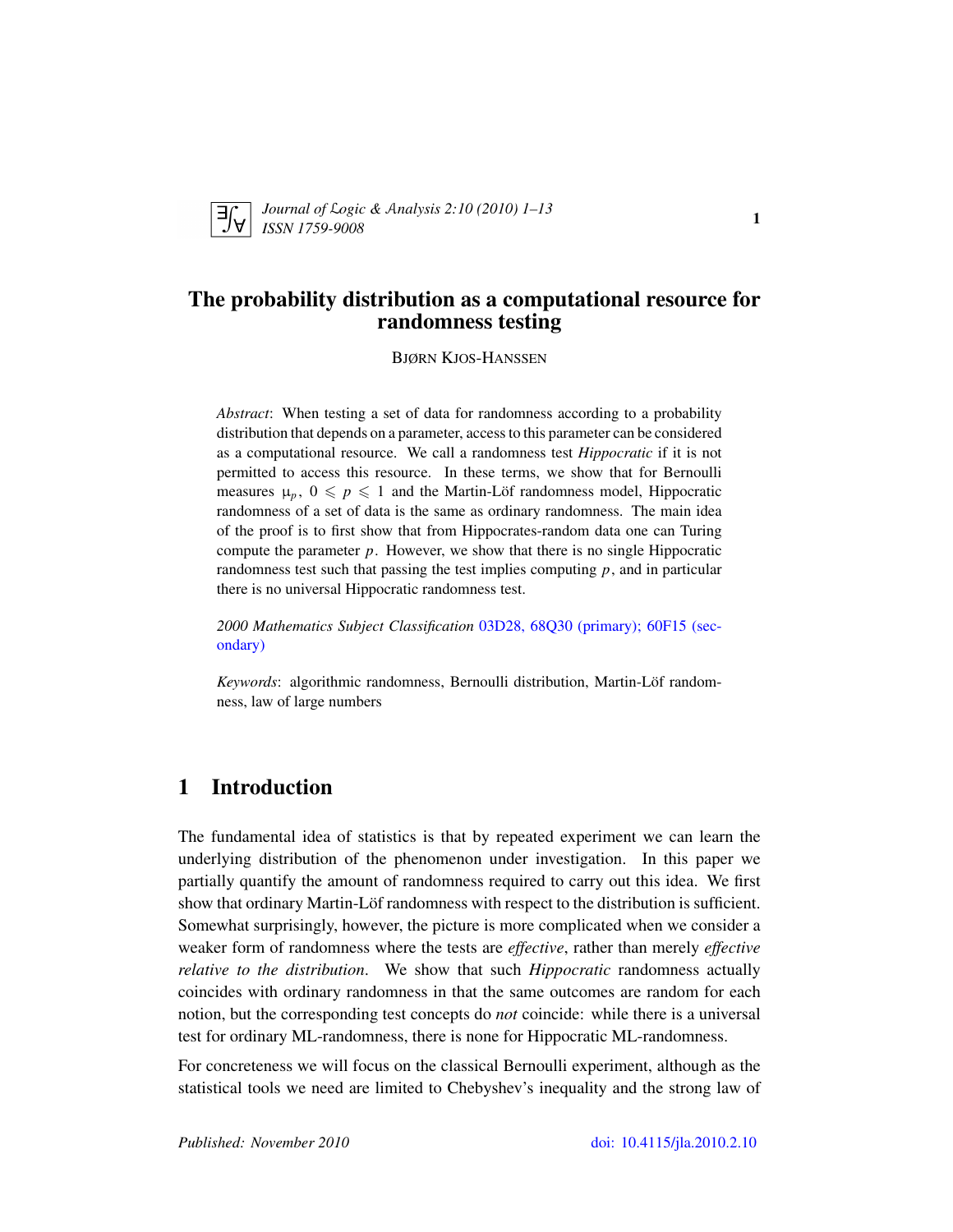large numbers, our result works also in the general situation of repeated experiments in statistics, where an arbitrary sequence of independent and identically distributed random variables is studied.

When using randomness as a computational resource, the most convenient underlying probability distribution may be that of a fair coin. In many cases, fairness of the proverbial coin may be only approximate. Imagine that an available resource generates randomness with respect to a distribution for which the probability of heads is  $p \neq 1/2$ . It is natural to assume that  $p$  is not a computable number if the coin flips are generated with contributions from a physical process such as the flipping of an actual coin. The non-computability of *p* matters strongly if an infinite sequence of coin flips is to be performed. In that case, the gold standard of algorithmic randomness is *Martin-Löf randomness*, which essentially guarantees that no algorithm (using arbitrary resources of time and space) can detect any regularities in the sequence. If  $p$  is non-computable, it is possible that *p* may itself be a valuable resource, and so the question arises whether a "truly random" sequence should look random even to an adversary equipped with the distribution as a resource. In this article we will show that the question is to some extent moot, as these types of randomness coincide. On the other hand, while there is a universal test for randomness in one case, in the other there is not. This article can be seen as a follow-up to Martin-Löf's paper where he introduced his notion of algorithmic randomness and proved results for Bernoulli measures [\[3\]](#page-12-0).

It might seem that when testing for randomness, it is essential to have access to the distribution we are testing randomness for. On the other hand, perhaps if the results of the experiment are truly random we should be able to use them to discover the distribution for ourselves, and then once we know the distribution, test the results for randomness. However, if the original results are not really random, we may "discover" the wrong distribution. We show that there are tests that can be effectively applied, such that if the results are random then the distribution can be discovered, and the results will then turn out to be random even to someone who knows the distribution. While these tests can individually be effectively applied, they cannot be effectively enumerated as a family. On the other hand, there is a single such test (due to Martin-Löf) that will reveal whether the results are random for *some* (Bernoulli) distribution, and another (introduced in this paper) that if so will reveal that distribution.

In other words, one can effectively determine whether randomness for some distribution obtains, and if so determine that distribution. There is no need to know the distribution ahead of time to test for randomness with respect to an unknown distribution. If we suspect that a sequence is random with respect to a measure given by the value of a parameter (in an effective family of measures), there is no need to know the value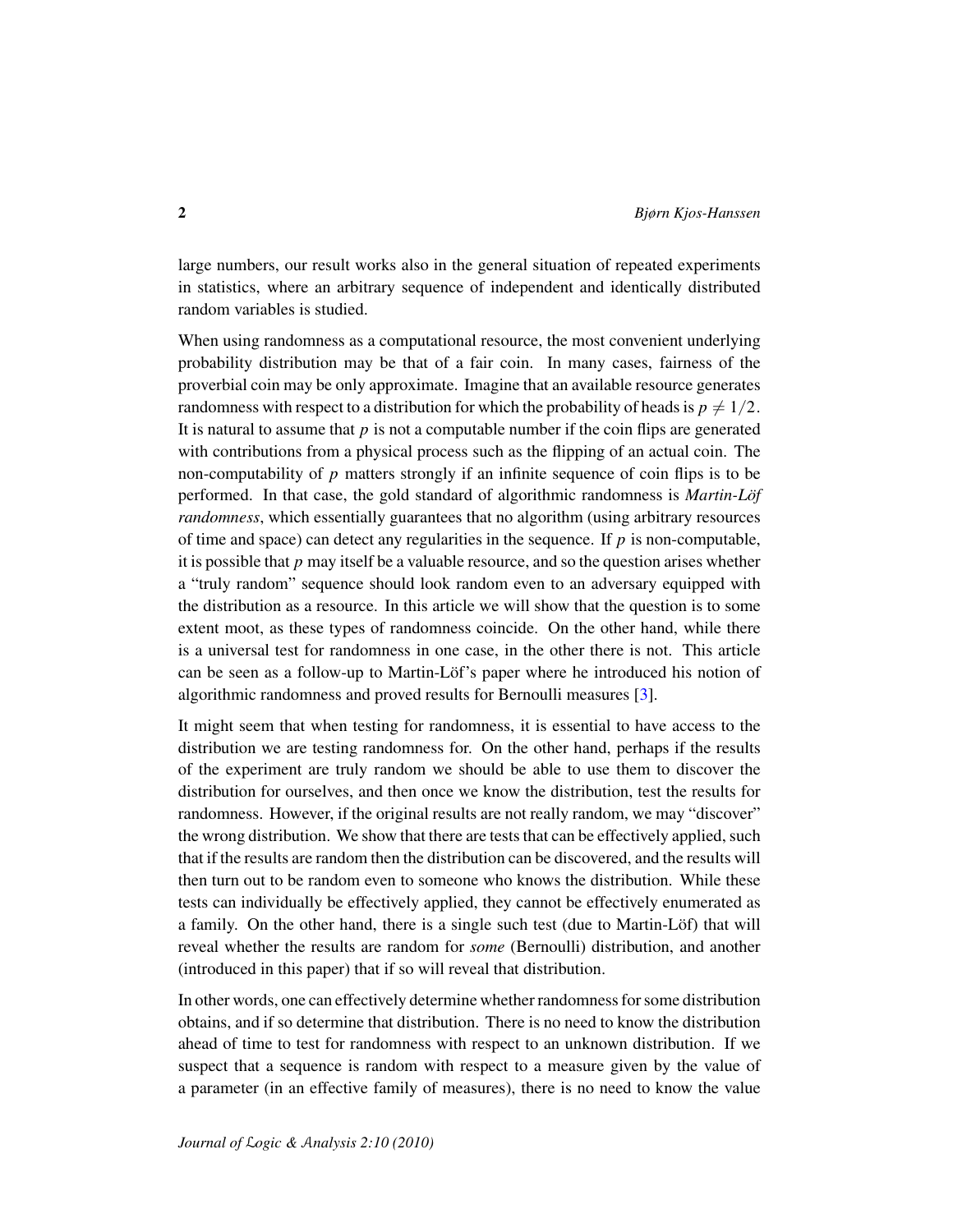of that parameter, as we can first use Martin-Löf's idea to test for randomness with respect to *some* value of the parameter, and then use the fundamental idea of statistics to *find* that parameter. Further effective tests can be applied to compare that parameter *q* with rational numbers near our target parameter *p*, leading to the conclusion that if all *effective* tests for randomness with respect to parameter *p* are passed, then all tests *having access to p as a resource* will also be passed. But we need the distribution to know *which* effective tests to apply. Thus we show that randomness testing with respect to a target distribution *p* can be done by two agents each having limited knowledge: agent 1 has access to the distribution  $p$ , and agent 2 has access to the data  $X$ . Agent 1 tells agent 2 which tests to apply to *X*.

The more specific point is that the information about the distribution *p* required for randomness testing can be encoded in a set of effective randomness tests; and the encoding is intrinsic in the sense that the ordering of the tests does not matter, and further tests may be added: passing any collection of tests that include these is enough to guarantee randomness. From a syntactic point of view, whereas randomness with respect to *p* is naturally a  $\Sigma^0_2(p)$  class, our results show that it is actually an intersection of  $\Sigma_2^0$  classes.

### 2 Definitions

If *X* is a  $2 = \{0, 1\}$  valued random variable such that  $\mathbb{P}(X = 1) = p$  (where  $\mathbb P$  denotes probability) then *X* is called a Bernoulli $(p)$  random variable. The Bernoulli measure  $\mu_p$  on 2<sup>ω</sup> is defined by the stipulation that for each  $n \in \omega = \{0, 1, 2, ...\}$ ,

$$
\mu_p({X : X(n) = 1}) = p,
$$
  
\n
$$
\mu_p({X : X(n) = 0}) = 1 - p,
$$

and  $X(0), X(1), X(2), \ldots$  are mutually independent random variables.

**Definition 2.1** A  $\mu_p$ -ML-randomness test is a sequence  $\{U_n^p\}_n$  that is uniformly  $\Sigma_1^0(p)$ with  $\mu(U_n^p) \leq 2^{-n}$ , where  $2^{-n}$  may be replaced by any computable function that goes to zero effectively.

A  $\mu_p$ -ML-randomness test is *Hippocratic* if there is a  $\Sigma_1^0$  class  $S \subseteq 2^{\omega} \times \omega$  such that  $S = \{(X, n) : X \in U_n^p\}$ . Thus,  $U_n = U_n^p$  does not depend on *p* and is uniformly  $\Sigma_1^0$ . If *X* passes all  $\mu_p$ -randomness tests then *X* is  $\mu_p$ -random. If *X* passes all Hippocratic tests then *X* is *Hippocrates* µ*-random*.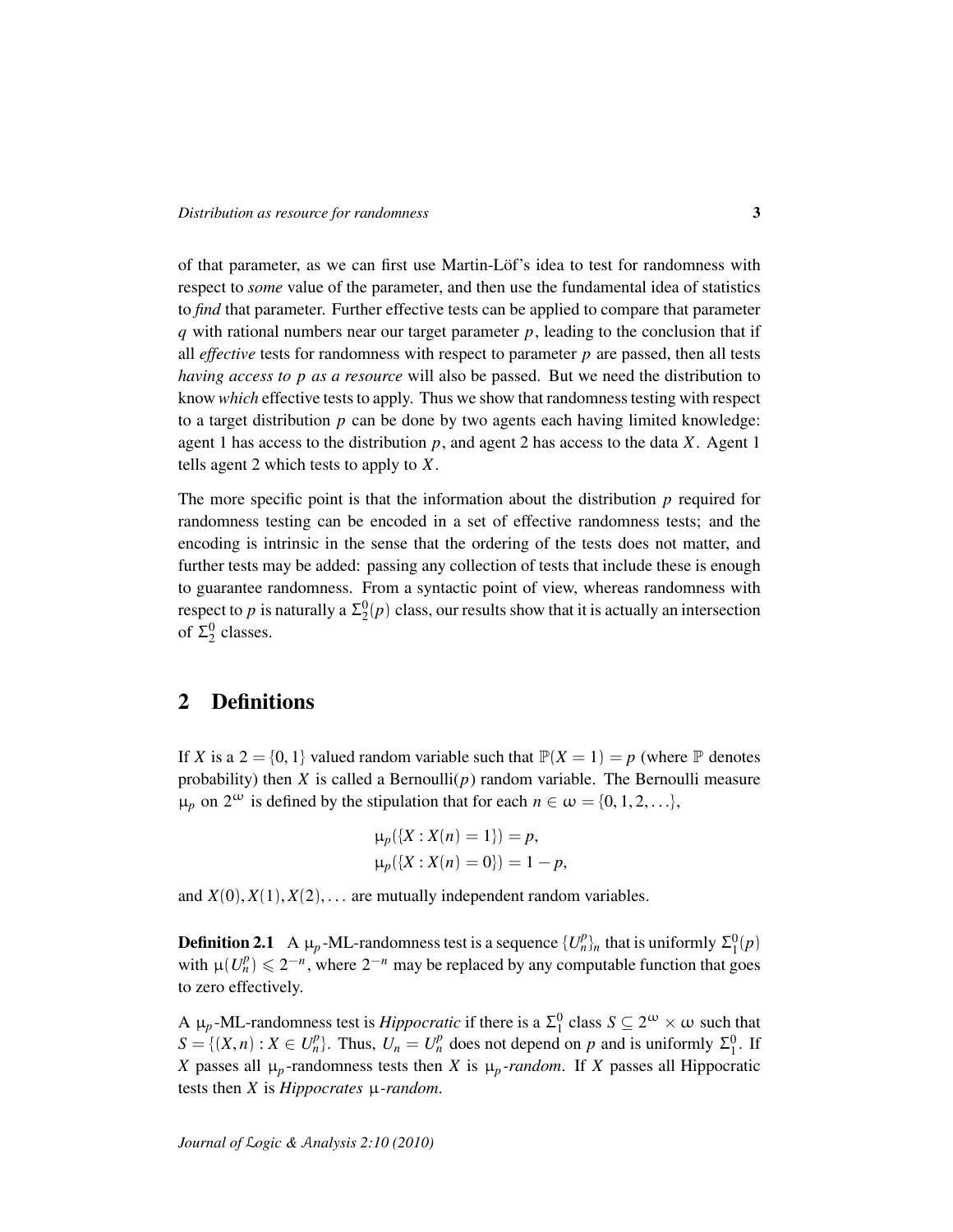To explain the terminology: Andrzej Szczeklik, in "Catharsis: on the art of medicine" ([\[7\]](#page-12-1), page 18) writes

On his native island of Kos, only about three hundred kilometers from Delphi, Hippocrates did not consult the oracle to seek out the harbingers of fate, but looked at his patient's features instead.

In the definition of Hippocratic randomness, like the ancient medic Hippocrates we are not consulting the oracle of Delphi (i.e., an oracle for the real number *p*) but rather looking for "natural causes". This level of randomness recently arose in the study of randomness extraction from subsets of random sets [\[1\]](#page-11-0).

We will often write  $\mu_p$  *-random* instead of  $\mu_p$  *-ML-random*, as we work in the Martin-Lof mode of randomness throughout, except when discussing a conjecture at the end of this paper.

# 3 Chebyshev's inequality

We develop this basic inequality from scratch here, in order to emphasize how generally it holds. For an event  $A$  in a probability space, we let  $\mathbf{1}_A$ , the indicator function of  $A$ , equal 1 if *A* occurs, and 0 otherwise. The *expectation* of a discrete random variable *X* is

$$
\mathbb{E}(X) = \sum_{x} x \cdot \mathbb{P}(X = x).
$$

where the sum is over all outcomes in the sample space. Thus  $\mathbb{E}(X)$  is the average value of *X* over repeated experiments. It is immediate that

$$
\mathbb{E}(\mathbf{1}_A)=\mathbb{P}(A).
$$

Next we observe that the random variable that is equal to *a* when a nonnegative random variable *X* satisfies  $X \ge a$  and 0 otherwise, is always dominated by *X*. That is,

$$
a \cdot \mathbf{1}_{\{X \ge a\}} \le X.
$$

Therefore, taking expectations of both sides,

$$
a\cdot \mathbb{P}\{X\geqslant a\}\leqslant \mathbb{E}(X).
$$

In particular, for any random variable *X* with  $\mathbb{E}(X) = \xi \in \mathbb{R}$  we have

$$
a^2 \cdot \mathbb{P}\{(X-\xi)^2 \geqslant a^2\} \leqslant \mathbb{E}((X-\xi)^2).
$$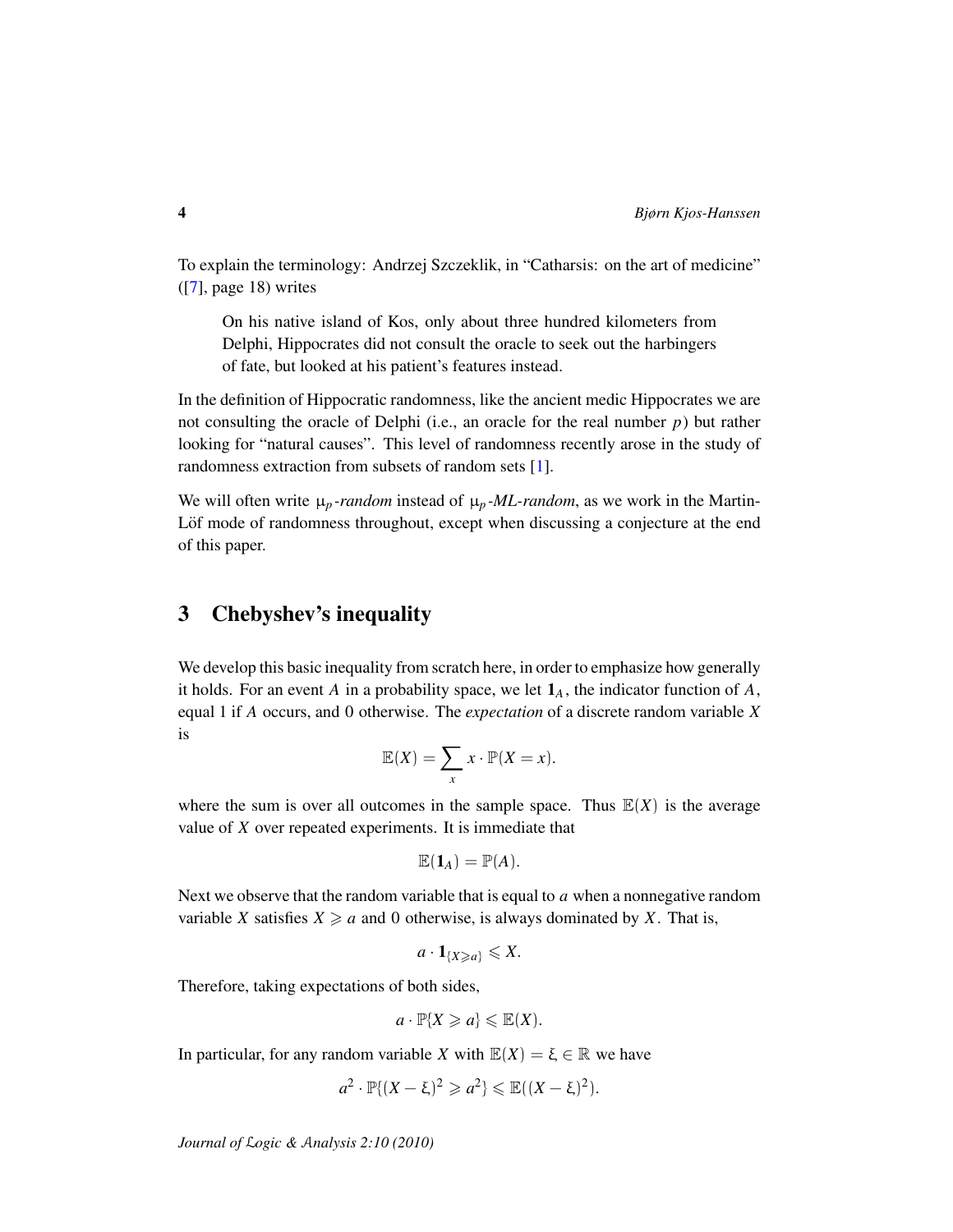*Distribution as resource for randomness* 5

Let  $\sigma^2$  denote variance:  $\sigma^2 = \mathbb{E}((X - \xi)^2)$ . Then

$$
\mathbb{P}\{|X-\xi|\geqslant|a|\}\leqslant\sigma^2/a^2.
$$

If we let  $k \in \omega$  and replace *a* by  $k\sigma$ , then

$$
\mathbb{P}\{|X-\xi|\geqslant k\sigma\}\leqslant \sigma^2/(k\sigma)^2=1/k^2.
$$

This is Chebyshev's inequality, which in words says that the probability that we exceed the mean  $\xi$  by  $k$  many standard deviations  $\sigma$  is rather small.

# 4 Results for ordinary randomness

We first prove a version of the phenomenon that for samples of sufficiently fast growing size, the sample averages almost surely converge quickly to the mean.

<span id="page-4-0"></span>**Proposition 4.1** Consider a sequence  $Y = \{Y_n\}_{n \in \omega}$  of independent Bernoulli(*p*) random variables, with the sample average

$$
\overline{Y}_n := \frac{1}{n} \sum_{i=0}^{n-1} Y_i.
$$

Let  $N(b) = 2^{3b-1}$  and let

$$
U_d^p = \bigcup_{b \geqslant d} \{ Y : |\overline{Y}_{N(b)} - p| \geqslant 2^{-b} \}.
$$

Then  $U_d^p$  $\sum_{d}^{p}$  is uniformly  $\Sigma_1^0(p)$ , and  $\mu_p(U_d^p)$  $\binom{p}{d}$  ≤ 2<sup>-*d*</sup>, *i.e.*, {*U*<sup>*p*</sup><sub>*d*</sub>  $\mu_d^p$ <sub>*d*</sub> $\in$ ω is a  $\mu_p$ -ML-test.

The idea of the proof is to use Chebyshev's inequality and the fact that the variance of a Bernoulli( $p$ ) random variable is bounded (in fact, bounded by  $1/4$ ).

**Proof** The fact that  $U_d^p$  $\sum_{d}^{p}$  is  $\Sigma_1^0(p)$  is immediate, so we prove the bound on its  $\mu_p$ measure. We have

$$
\mathbb{E}(\overline{Y}_n) = p \text{ and } \sigma^2(\overline{Y}_n) = \sigma^2/n,
$$

where  $\sigma^2 = p(1-p) \leq 1/4$  is the variance of  $Y_0$  and  $\sigma^2(\overline{Y}_n)$  denotes the variance of  $\overline{Y}_n$ . Thus  $\sigma \leq 1/2$ , and

$$
\mathbb{P}\left\{|\overline{Y}_n-p|\geqslant k\cdot \sigma(\overline{Y}_n)\right\}\leqslant 1/k^2,
$$

so

$$
\mathbb{P}\left\{|\overline{Y}_n-p|\geqslant \frac{k}{2\sqrt{n}}\right\}\leqslant \mathbb{P}\left\{|\overline{Y}_n-p|\geqslant \frac{k\cdot\sigma}{\sqrt{n}}\right\}\leqslant 1/k^2.
$$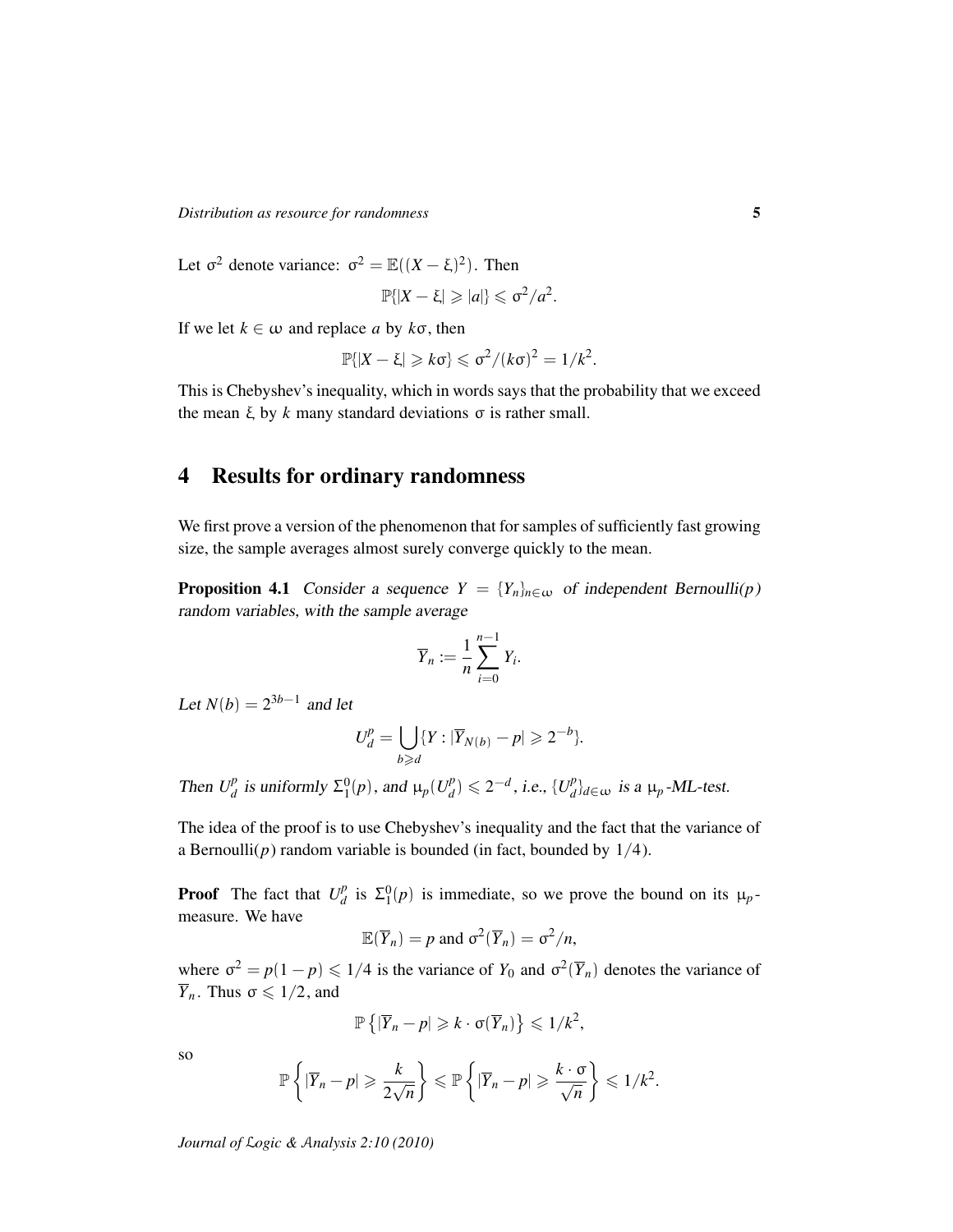Let *b* be defined by  $2^{-(b+1)} = 1/k^2$ . Now, we claim that  $2^{-b} \ge \frac{k}{2k}$  $rac{k}{2\sqrt{n}}$  by taking *n* large enough as a function of *b*:

$$
n \ge k^2 4^{b-1} = 2^{b+1} 4^{b-1} = 2^{3b-1}.
$$

Thus, if  $n \ge N(b) := 2^{3b-1}$ ,

$$
\mathbb{P}\left\{|\overline{Y}_n-p|\geqslant 2^{-b}\right\}\leqslant 2^{-(b+1)},
$$

so

$$
\mathbb{P}\left\{|\overline{Y}_{N(b)}-p|\geqslant 2^{-b}\text{ for some }b\geqslant d\right\}\leqslant \sum_{b\geqslant d}2^{-(b+1)}=2^{-d}.
$$

 $\Box$ 

#### Brief review of computability-theory

More details can be found in standard textbooks such as Nies [\[4\]](#page-12-2) and Soare [\[6\]](#page-12-3) but we provide some information here. Uppercase Greek letters such as Φ will be used for *Turing functionals*, which are partial functions  $B \mapsto \Phi^B$  from  $2^{\omega}$  to  $2^{\omega}$  computed by oracle Turing machines. We write  $A = \Phi^B$  if  $A \in 2^{\omega}$  is computed from the oracle  $B \in 2^{\omega}$  using the Turing functional  $\Phi$ . Then  $A(n) = \Phi^{B}(n)$  is the *n*<sup>th</sup> bit of *A*. An oracle Turing machine may, or may not, halt with oracle *B* on an input *n*; this is written  $\Phi^B(n) \downarrow$ , and  $\Phi^B(n) \uparrow$ , respectively.

The *Turing jump A'* is the halting set (the set of solutions to the halting problem) for oracle machines with *A* on the oracle tape. In terms of Turing reducibility  $\leq_T$ , the relativized halting problem remains undecidable in the sense that  $A'\not\leqslant_T A$  (in fact  $A<_{T}$ A<sup>'</sup>). The Turing jump is not injective, even on Turing degrees (equivalence classes of the intersection  $\equiv_T$  of the relations  $\leq_T$  and  $\geq_T$ ). Indeed, there are noncomputable sets *A* (so  $C \leq T A$  for computable sets *C*) such that  $A' \equiv T C'$ . It is customary to pick the computable set  $\emptyset$  for the notation here and simply write  $A' \leq T \emptyset'$ . Such sets *A* are called *low*.

The *low basis theorem* of Jockusch and Soare asserts that each nonempty  $\Pi_1^0$  class (meaning, subset of  $2^{\omega}$  that is  $\Pi_1^0$  definable in arithmetic) has a low element. There is similarly a *hyperimmune-free basis theorem* which asserts that each nonempty  $\Pi_1^0$ class contains an element *A* such that each function  $f \in \omega^{\omega}$  computable from *A* is dominated by some computable function in  $\omega^{\omega}$ .

These basis theorems cannot be combined, as on the one hand each low hyperimmunefree set is computable, and on the other hand there are  $\Pi_1^0$  classes without computable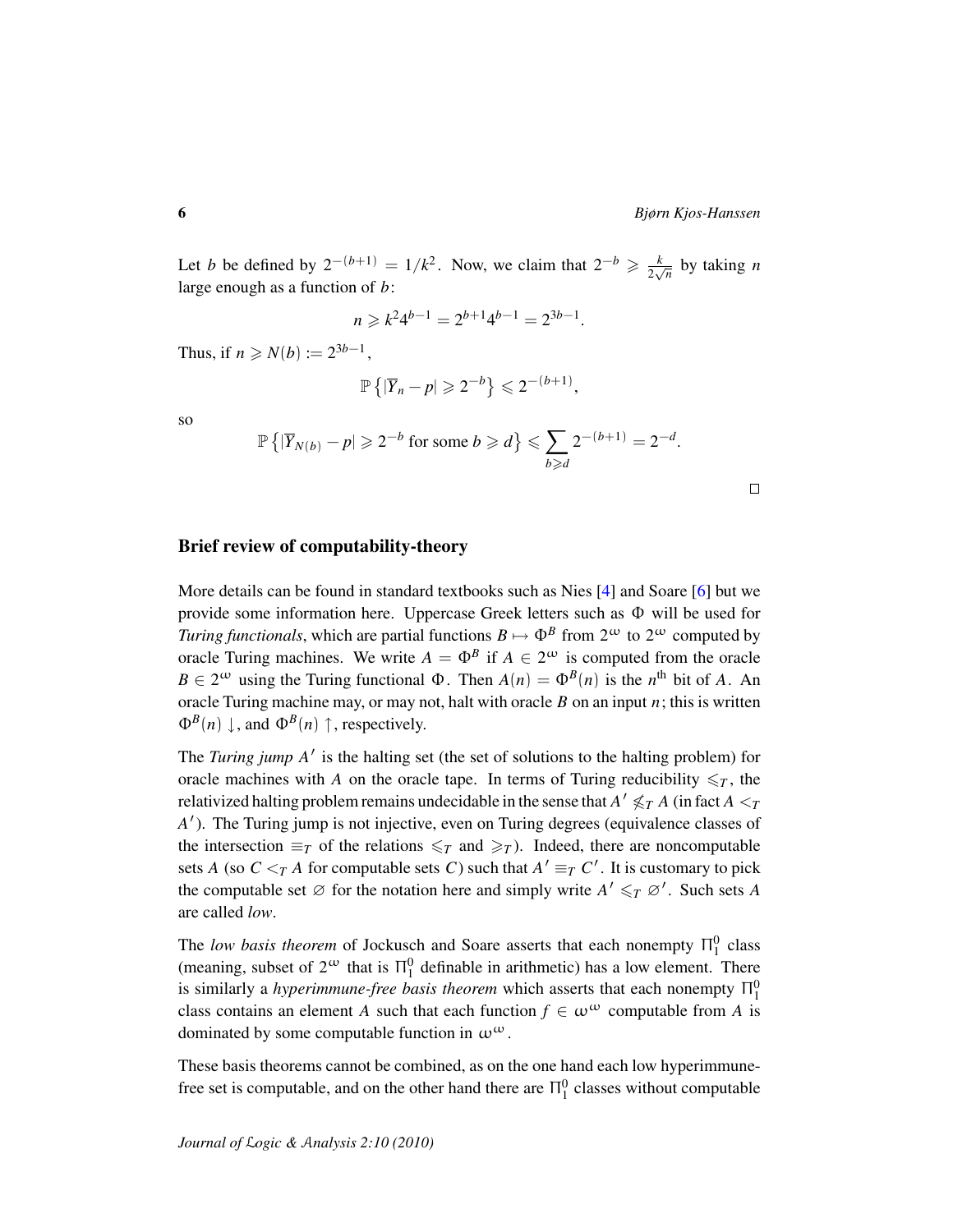elements (such as the set of all completions of Peano Arithmetic, or the set complement of a component  $U_n$  of a Martin-Löf randomness test). These facts will be used in Theorem [5.4.](#page-9-0)

We are now ready for a result which in a sense sums up the essence of statistics.

<span id="page-6-1"></span>**Theorem 4.2** If *Y* is  $\mu_p$ -ML-random then *Y* Turing computes *p*.

**Proof** We may assume *p* is not computable, else there is nothing to prove; in particular we may assume *p* is not a dyadic rational.

Let  $\{U_d^p\}$ *p*<sup>*p*</sup></sup> $d$ *d*∈ω be as in Proposition [4.1.](#page-4-0) Since *Y* is  $\mu_p$ -random,  $Y \notin \bigcap_d U_d^p$  $\frac{p}{d}$ , so fix *d* with  $Y \notin U_d^p$  $_{d}^{p}$ . Then for all  $b \geq d$ , we have

$$
\overline{Y}_{N(b)} - p < 2^{-b}
$$

where  $N(b) = 2^{3b-1}$ .

If the real number *p* is represented as a member of  $2^{\omega}$  via

<span id="page-6-0"></span>
$$
p=\sum_{n\in\omega}p_n2^{-n-1}=p_0p_1p_2\cdots
$$

in binary notation, then we have to define a Turing functional  $\Psi_d$  such that  $p_n = \Psi_d^Y(n)$ . We pick  $b \ge \max\{n+1, d\}$ , such that  $\overline{Y}_{N(b)} = y_0 \cdots y_n \cdots$  is not of either of the forms

$$
\begin{aligned}\n y_0 \cdots y_n \, 1^{b-(n+1)} \cdots \\
y_0 \cdots y_n \, 0^{b-(n+1)} \cdots\n \end{aligned}
$$

where as usual  $1^k$  denotes a string of  $k$  ones. Since  $p$  is not a dyadic rational, such a *b* exists. Then by [\(1\)](#page-6-0) it must be that the bits  $y_0 \cdots y_n$  are the first  $n + 1$  bits of p. In particular,  $y_n = p_n$ . So we let  $\Psi_d^Y(n) = y_n$ .  $\Box$ 

# 5 Hippocratic results

In the last section we made it too easy for ourselves; now we will obtain the same results assuming only Hippocratic randomness.

<span id="page-6-2"></span>**Theorem 5.1** There is a Hippocratic  $\mu_p$ -test such that if *Y* passes this test then *Y* computes an accumulation point *q* of the sequence of sample averages

```
{\overline{Y}}_n<sub>n</sub>∈ω.
```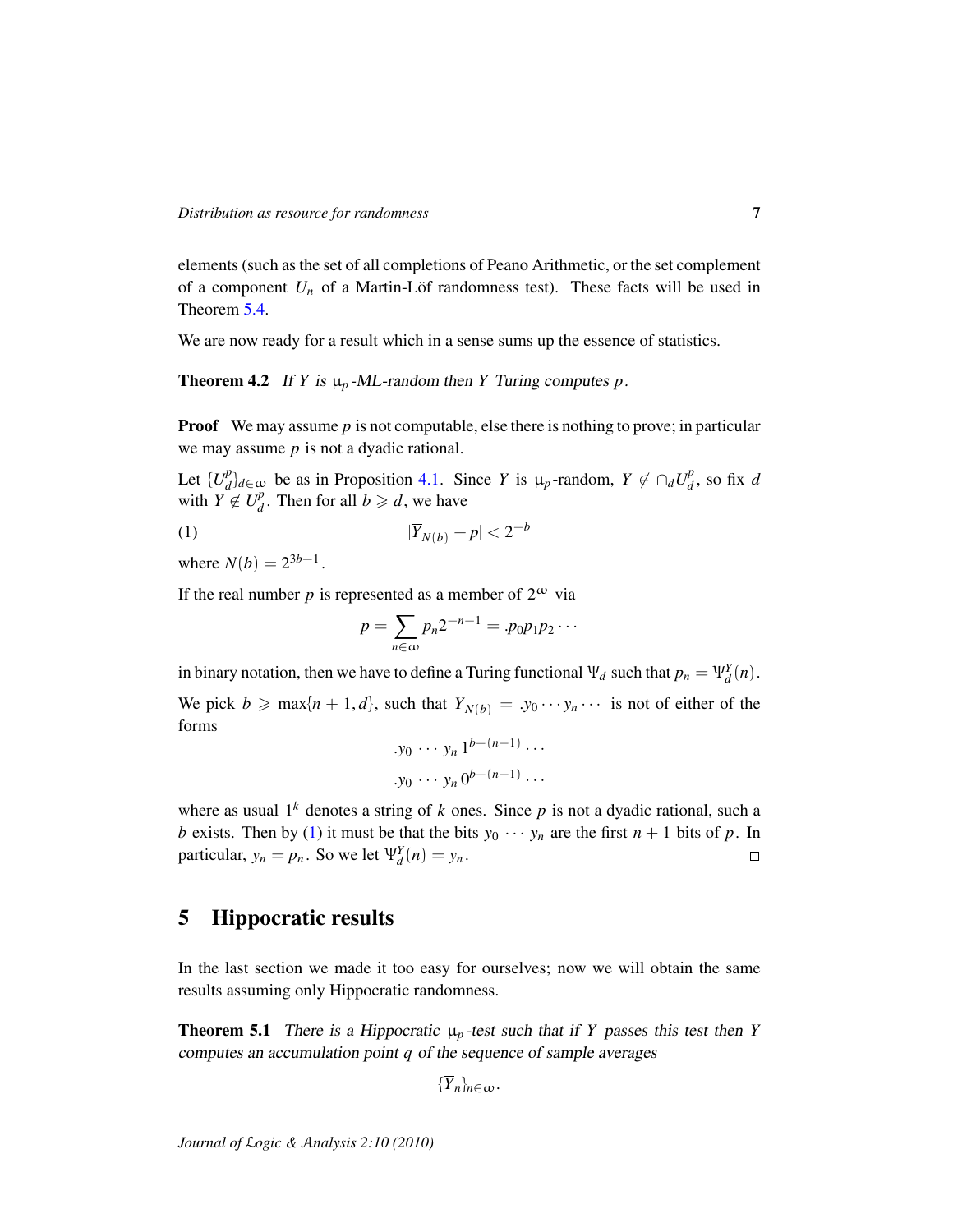**Proof** The point is that the usual proof that each convergent sequence is Cauchy gives a  $\Sigma_1^0$  class that has small  $\mu_p$ -measure for all *p* simultaneously. Namely, let

$$
V_d := \{ Y : \exists a, b \geq d \; |\overline{Y}_{N(a)} - \overline{Y}_{N(b)}| \geq 2^{-a} + 2^{-b} \},
$$

where  $N(b) = 2^{3b-1}$ . Then  $\{V_d\}_{d \in \omega}$  is uniformly  $\Sigma_1^0$ . Recall from Proposition [4.1](#page-4-0) that we defined

$$
U_d^p = \{ Y : \exists b \geq d \mid \overline{Y}_{N(b)} - p \mid \geq 2^{-b} \}.
$$

If there is a *p* such that  $|\overline{Y}_{N(b)} - p| < 2^{-b}$  for all  $b \geq d$ , then

$$
|\overline{Y}_{N(a)}-\overline{Y}_{N(b)}|\leqslant|\overline{Y}_{N(a)}-p|+|p-\overline{Y}_{N(b)}|<2^{-a}+2^{-b}
$$

for all  $a, b \geq d$ ; thus we have

$$
V_d \subseteq \cap_p U_d^p
$$

and therefore

$$
\mu_p(V_d) \leq \mu_p(U_d^p) \leq 2^{-d}
$$

for all p. Thus if Y is Hippocrates  $\mu_p$ -random then  $Y \notin V_d$  for some d. We next note that for any numbers  $c > b$ ,

$$
|\overline{Y}_{N(b)} - \overline{Y}_{N(c)}| < 2^{-b} + 2^{-c} < 2^{-(b-1)},
$$

so  ${\{\overline{Y}_{N(c)}\}_{c \ge d}$  will remain within  $2^{-(b-1)}$  of  ${\overline{Y}_{N(b)}}$  for all  $c > b$ . Thus  ${\{\overline{Y}_{N(n)}\}_{n \ge d}}$  is a Cauchy sequence and  $q := \lim_{n} \overline{Y}_{N(n)}$  exists. Write  $q = .q_0q_1q_2 \cdots$ . Then

$$
|\overline{Y}_{N(b)} - q| < 2^{-(b-1)}, \text{ so}
$$
\n
$$
|\overline{Y}_{N(b+1)} - q| < 2^{-b};
$$

if we define  $\Theta_d$  as  $\Psi_d$  in the proof of Theorem [4.2](#page-6-1) except with  $N(\cdot)$  replaced by  $N(+1)$ , then

$$
q_n = \Theta_d^Y(n),
$$

and so *Y* computes *q* using the Turing reduction  $\Theta_d$ .

To argue that the accumulation point *q* of Theorem [5.1](#page-6-2) is actually equal to *p* under the weak assumption of Hippocratic randomness, we need:

#### An analysis of the strong law of large numbers.

We say that the strong law of large numbers (SLLN) is satisfied by  $X \in 2^{\omega}$  for the parameter  $p \in [0, 1]$  if  $\lim_{n \to \infty} \overline{X}_n/n = p$ . The strong law of large numbers is then the

 $\Box$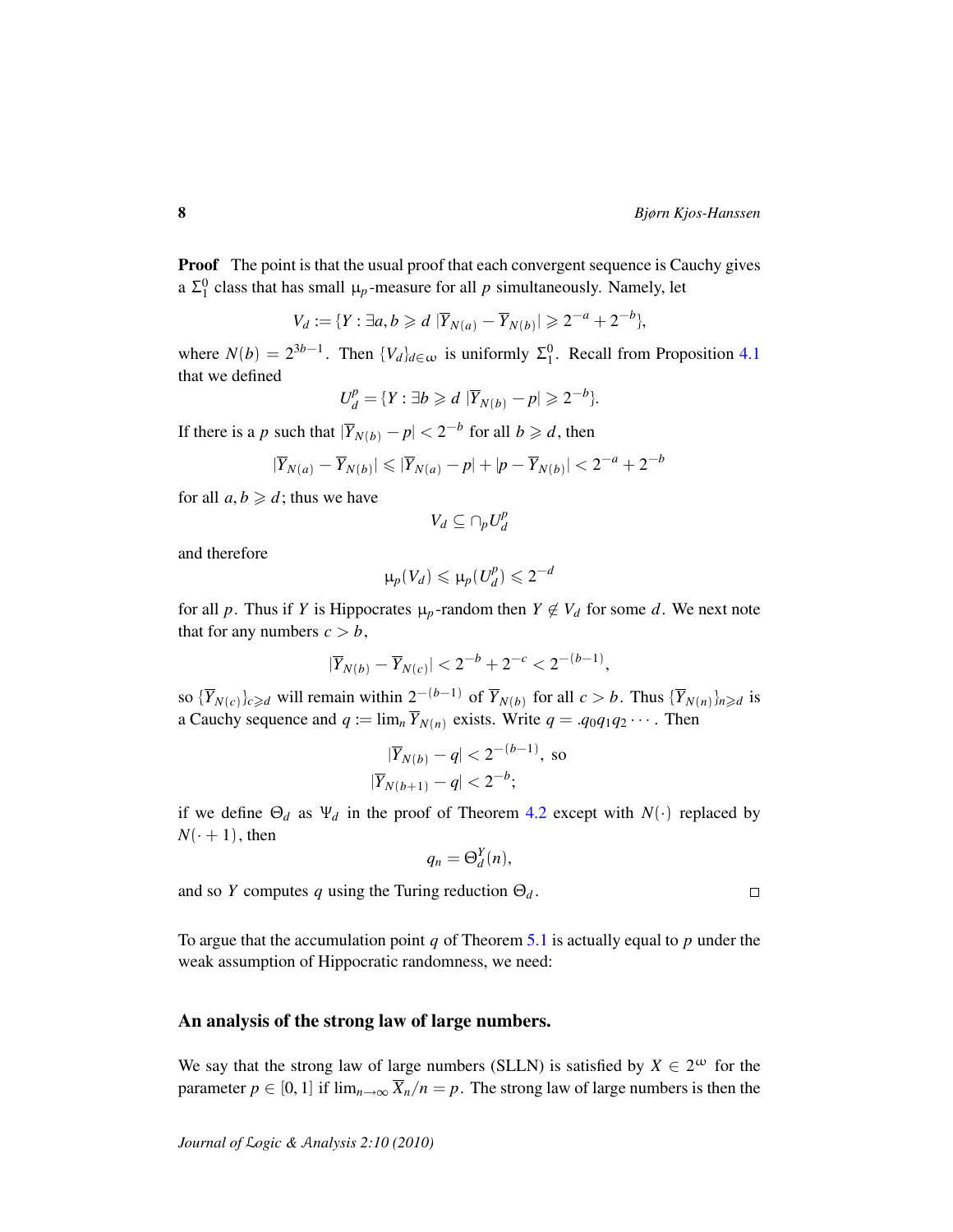statement that the set of those *X* that do not satisfy the SLLN for *p* has  $\mu_p$ -measure zero.

Let  ${X_n}_{n \in \omega}$  be independent and identically distributed random variables with mean 0, and let  $S_n = \sum_{i=0}^n X_i$ . Then  $S_n^4$  will be a linear combination (with binomial coefficients as coefficients) of the terms

$$
\sum_i X_i^4, \quad \sum_{i < j} X_i^3 X_j, \quad \sum_{i < j < k} X_i^2 X_j X_k, \quad \sum_{i < j < k < \ell} X_i X_j X_k X_\ell, \quad \text{and} \quad \sum_{i < j} X_i^2 X_j^2.
$$

Since  $\mathbb{E}(X_i) = 0$ , and  $\mathbb{E}(X_i^a X_j^b) = \mathbb{E}(X_i^a)\mathbb{E}(X_j^b)$  by independence, and each  $X_i$  is identically distributed with  $X_1$  and  $X_2$ , we get

$$
\mathbb{E}(S_n^4) = n \mathbb{E}(X_1^4) + {n \choose 2} {4 \choose 2} \mathbb{E}(X_1^2 X_2^2) = n \mathbb{E}(X_1^4) + 3n(n-1) \mathbb{E}(X_1^2)^2.
$$

Since  $0 \le \sigma^2(X_1^2) = \mathbb{E}(X_1^4) - \mathbb{E}(X_1^2)^2$ , this is (writing  $K := \mathbb{E}(X_1^4)$ )

$$
\leqslant (n+3n(n-1))\mathbb{E}(X_1^4)=(3n^2-2n)K,
$$

so  $\mathbb{E}(S_n^4/n^4) \leq \frac{3K}{n^2}$  $\frac{3K}{n^2}$ . Now for any  $a \in \mathbb{R}$ ,

$$
S_n^4/n^4 \geqslant a^4 \cdot \mathbf{1}_{\{S_n^4/n^4 \geqslant a^4\}}
$$

surely, so (as in the proof of Chebyshev's inequality)

$$
\mathbb{E}(S_n^4/n^4) \geqslant a^4 \cdot \mathbb{E}(\mathbf{1}_{\{S_n^4/n^4\geqslant a^4\}}) = a^4 \cdot \mathbb{P}(S_n^4/n^4 \geqslant a^4),
$$

giving

$$
\mathbb{P}(\overline{X}_n=S_n/n\geqslant a)\leqslant \frac{3K}{n^2a^4}.
$$

We now apply this to  $X_n = Y_n - \mathbb{E}(Y_n) = Y_n - p$  (so that  $K_p := K$  depends on *p*). Note that (writing  $\bar{p} = 1 - p$ )

$$
K_p = \mathbb{E}[(Y_1 - p)^4] = \overline{p}^4 \cdot p + p^4 \cdot \overline{p} = p\overline{p}(\overline{p}^3 + p^3) \leq \frac{1}{4} \cdot 2 = \frac{1}{2},
$$

so  $\mathbb{P}(\exists n \geq N \, |\overline{Y}_n - p| \geq a)$  is bounded by

$$
\sum_{n\geqslant N}\frac{3K_p}{n^2a^4}\leqslant \frac{3}{2a^4}\sum_{n\geqslant N}\frac{1}{n^2}\leqslant \frac{3}{2a^4}\int_{N-1}^{\infty}\frac{dx}{x^2}=\frac{3}{2a^4(N-1)}.
$$

This bound suffices to obtain our desired result:

<span id="page-8-0"></span>**Theorem 5.2** If *Y* is Hippocrates  $\mu_p$ -random then *Y* satisfies the strong law of large numbers for *p*.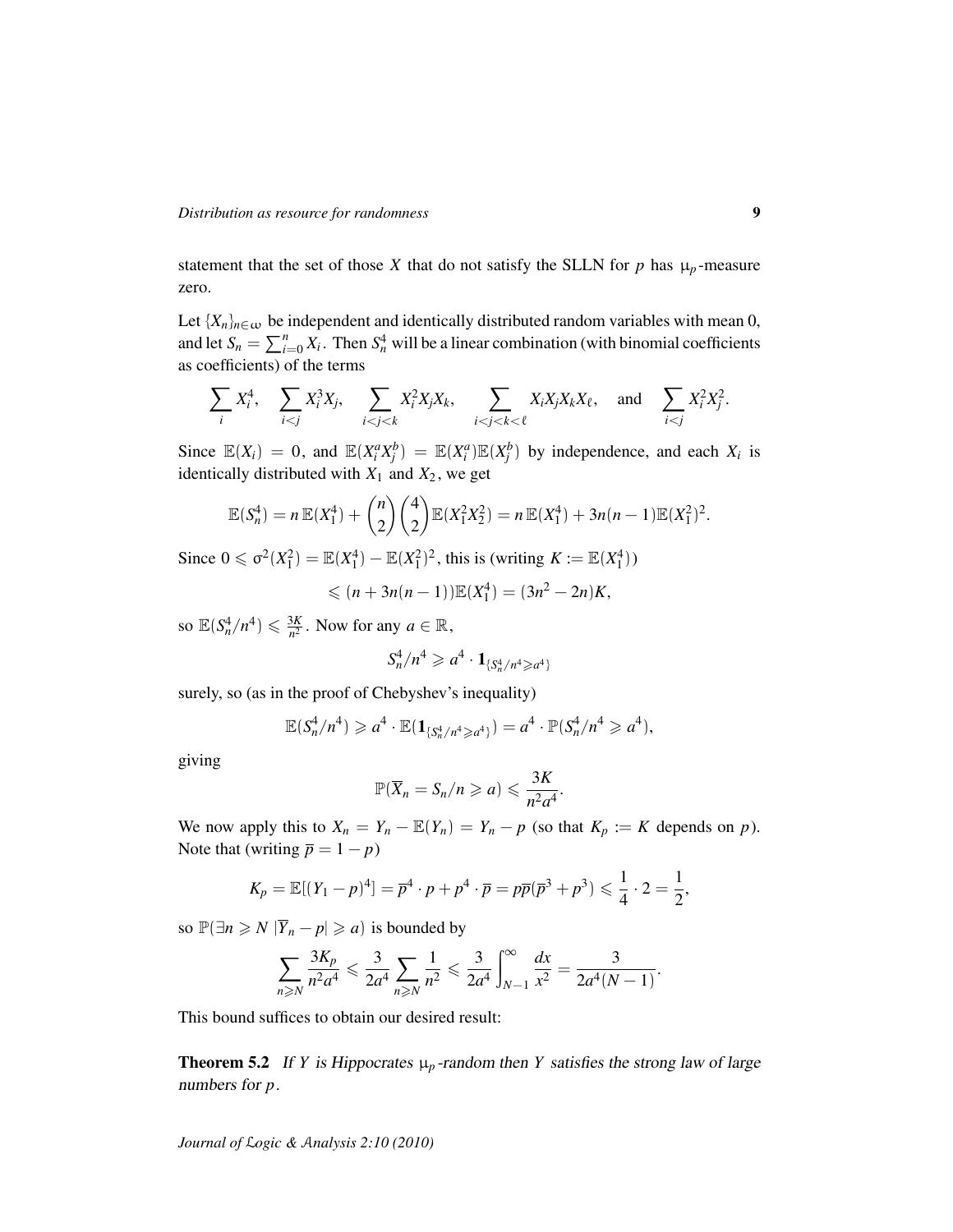**Proof** Let  $q_1, q_2$  be rational numbers with  $q_1 < p < q_2$ . Let

$$
W_N := \{ Y : \exists n \geqslant N \ \overline{Y}_n \leqslant q_1 \} \cup \{ Y : \exists n \geqslant N \ \overline{Y}_n \geqslant q_2 \}.
$$

Then  $\{W_N\}_{N \in \omega}$  is uniformly  $\Sigma_1^0$ , and  $\mu_p(W_N) \to 0$  effectively:

$$
\mu_p(W_N) \leqslant \frac{3}{2(p-q_1)^4(N-1)} + \frac{3}{2(p-q_2)^4(N-1)} = \text{constant} \cdot \frac{1}{N-1}.
$$

Thus if *Y* is Hippocrates  $\mu_p$ -random then  $Y \notin \bigcap_n W_n$ , i.e.,  $\overline{Y}_n$  is eventually always in the interval  $(q_1, q_2)$ .  $\Box$ 

<span id="page-9-1"></span>**Corollary 5.3** If *Y* is Hippocrates  $\mu_p$ -random then *Y* Turing computes *p*.

**Proof** By Theorem [5.1,](#page-6-2) *Y* computes the limit of a subsequence  ${\{\overline{Y}_{N(b)}\}_{b \in \omega}}$ . By Theorem [5.2,](#page-8-0) this limit must be *p*.  $\Box$ 

Note that the randomness test in the proof of Theorem [5.2](#page-8-0) depends on the pair  $(q_1, q_2)$ , so we actually needed infinitely many tests to guarantee that *Y* computes *p*. This is no coincidence. Let  $Y \geq_T p$  abbreviate the statement that *Y* Turing computes *p*, i.e., *p* is Turing reducible to *Y* .

<span id="page-9-0"></span>**Theorem 5.4** For all *p*, if there is a Hippocratic  $\mu_p$ -test  $\{U_n\}_{n \in \omega}$  such that

$$
\{X:X\ngeq_T p\}\subseteq \cap_n U_n,
$$

then *p* is computable.

**Proof** Let  $\{U_n\}_{n\in\omega}$  be such a test. By standard computability theoretic basis theorems, the complement  $2^{\omega} \setminus U_1$  has a low member  $X_1$  and a hyperimmune-free member  $X_2$ . By assumption  $X_1 \geq_T p$  and  $X_2 \geq_T p$ , so p is both low and hyperimmune-free, hence by another basic result of computability theory [\[6\]](#page-12-3), *p* is computable.  $\Box$ 

**Corollary 5.5** There is no universal Hippocratic  $\mu_p$ -test, unless p is computable.

**Proof** If there is such a test then by Corollary [5.3](#page-9-1) there is a test  $\{U_n\}_{n\in\omega}$  as in the hypothesis of Theorem [5.4,](#page-9-0) whence *p* is computable.  $\Box$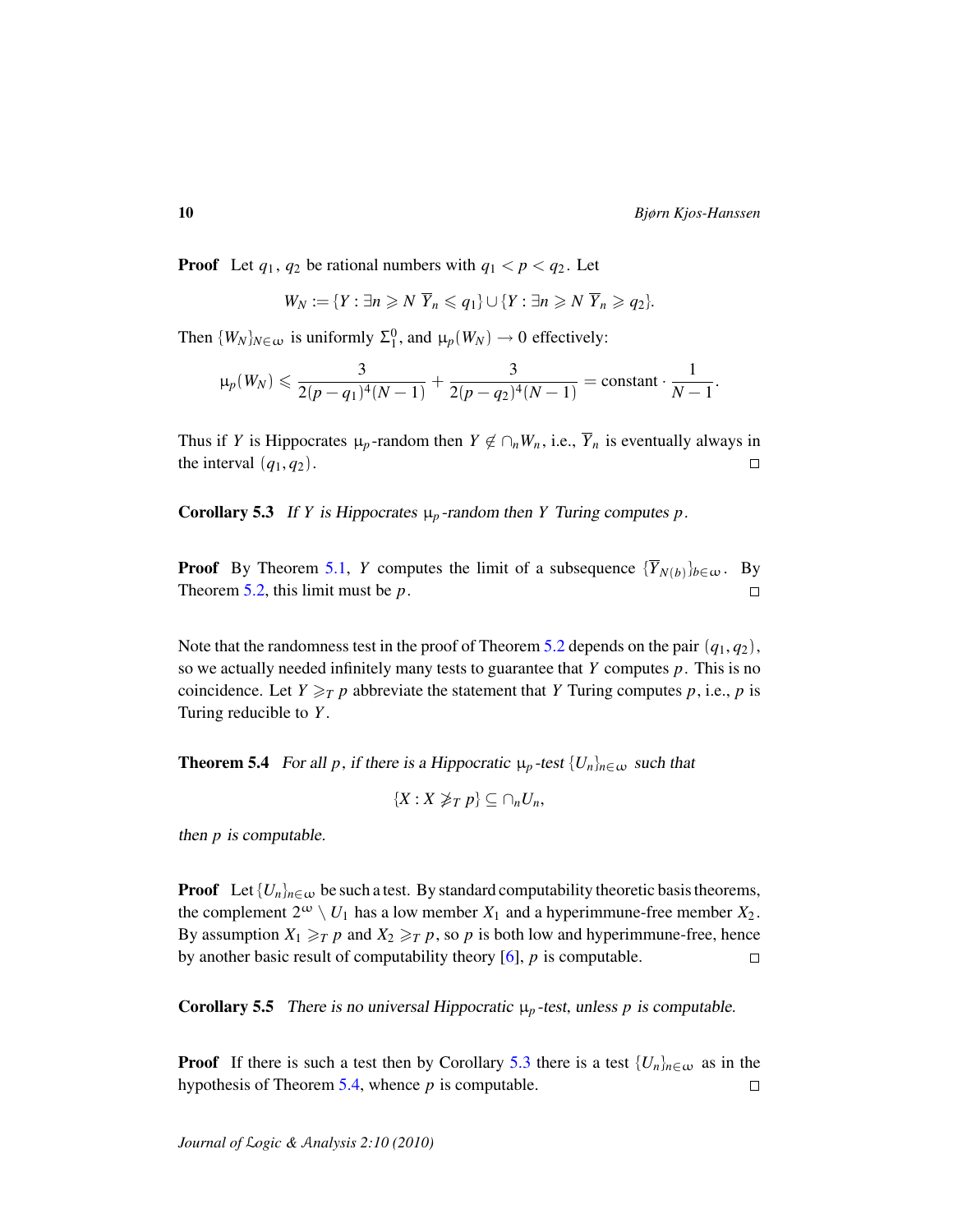**Comparison with earlier work.** Martin-Löf  $[3]$  $[3]$  states a result that in our terminology reads as follows.

<span id="page-10-0"></span>**Theorem 5.6** There is a test that is a Hippocratic ML-test simultaneously for all  $\mu_p$ , the passing of which implies that the Strong Law of Large Numbers is satisfied for some *p*.

Levin  $[2]$  in fact states that a real *x* passes Martin-Löf's test from Theorem [5.6](#page-10-0) if and only if *x* is (non-Hippocratically)  $\mu_p$ -ML-random for some  $p \in [0, 1]$ . This he obtains as a corollary of the following more general result: For any  $\Pi_1^0$  class C of measures (such as the class of Bernoulli measures), there is a uniformly  $\Sigma_1^0$  test  ${U_n}_{n \in \omega}$ , with  $\mu(U_n) \leq 2^{-n}$  for each *n* and each  $\mu \in \mathcal{C}$ , such that a real  $x \notin \cap_n U_n$  iff *x* is  $\mu$ -ML-random with respect to some measure  $\mu \in \mathcal{C}$ .

Thus we see by Theorem [5.6](#page-10-0) that we did not need infinitely many tests in the above proof of Theorem [5.2,](#page-8-0) in order to get the Strong Law of Large Numbers to be satisfied for *some p*; only to get it to be the *correct p*.

## 6 Coincidence of randomness notions

We now show that Hippocratic randomness is the same as ordinary randomness for Bernoulli measures. The main idea is that since each random sequence computes *p*, it should be possible to turn a  $\Sigma_1^0(p)$  test into a  $\Sigma_1^0$  test.

**Definition 6.1** Let  $\{O_n^p\}_{n \in \omega}$  be a universal  $\mu_p$ -test for all *p*, i.e.  $\mu_p(O_n^p) \leq 2^{-n}$ for all *p* and  $\{(p, X, n) : X \in O_n^p\}$  is  $\Sigma_1^0$ , and if  $\{\widehat{O}_n\}_{n \in \omega}$  is any other such test then  $\cap_n \widehat{O}_n \subseteq \cap_n O_n$ .

The existence of such a test follows from a relativization of the usual argument that there is a universal Martin-Löf test.

**Theorem 6.2** If *Y* is Hippocrates  $\mu_p$ -random then *Y* is  $\mu_p$ -random.

**Proof** Let  $\mathcal{H}_p$  be the set of all Hippocrates  $\mu_p$ -random reals and  $2^{\omega} \setminus \mathcal{H}_p$  its complement. As in the proof of Theorem [5.1,](#page-6-2) let

$$
V_d = \{ Y : \exists a, b \geq d \mid \overline{Y}_{N(a)} - \overline{Y}_{N(b)} \mid \geq 2^{-a} + 2^{-b} \}
$$

where  $N(b) = 2^{3b-1}$ . Let  $\Theta_d$  denote the reduction from the proof of Theorem [5.1](#page-6-2) under the assumption  $Y \notin V_d$  there.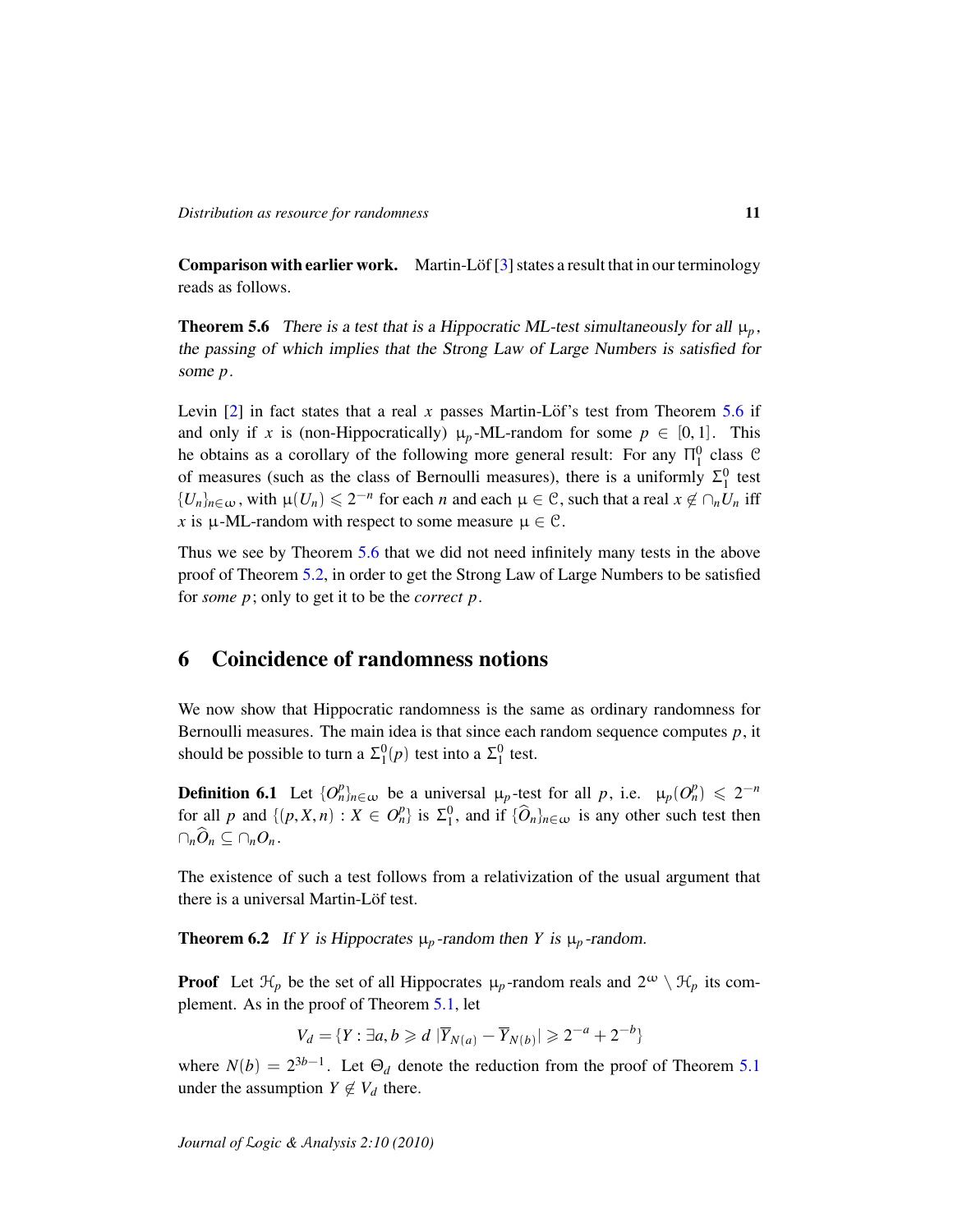We have

$$
\{Y: Y \not\in V_d\} \subseteq \{Y: \Theta_d^Y \text{ is total }\} \subseteq \{Y: \Theta_d^Y = p\} \cup (2^{\omega} \setminus \mathcal{H}_p).
$$

Let

$$
D_n^{(d)} := \left\{ Y : \exists k \ \left( \Theta_d^Y \upharpoonright k \downarrow \& \ Y \in O_n^{\Theta_d^Y \upharpoonright k} \right) \right\}.
$$

Then

$$
D_n^{(d)} \subseteq O_n^p \cup \{Y : \Theta_d^Y \neq p\} \subseteq O_n^p \cup V_d \cup (2^{\omega} \setminus \mathcal{H}_p).
$$

Of course,  $\mu_p(2^{\omega} \setminus \mathcal{H}_p) = 0$ . So

$$
\mu_p(D_n^{(d)}) \leqslant \mu_p(O_n^p) + \mu_p(V_d) \leqslant 2^{-n} + 2^{-d}.
$$

Form the diagonal  $W_n = D_n^{(n)}$ ; then  $\mu_p(W_n) \leq 2^{-(n-1)}$  which goes effectively to zero, so  $\{W_n\}_{n \in \omega}$  is a Hippocratic  $\mu_p$ -test.

Suppose for contradiction that *Y* is Hippocrates  $\mu_p$ -random but not  $\mu_p$ -random. Since *Y* is not  $\mu_p$ -random, for all *n*,  $Y \in O_n^p$ . Since *Y* is Hippocrates  $\mu_p$ -random, there is a *d* such that  $Y \notin V_d$  and for this  $d$ ,  $\Theta_d^Y = p$ ; in fact for all  $n \geq d$ ,  $\Theta_n^Y = p$ . Then  $Y \in \bigcap_{n \geq d} D_n^{(n)}$ . So *Y* is not Hippocrates  $\mu_p$ -random.  $\Box$ 

An open problem. Randomness tests  $\{U_n\}_{n\in\omega}$  can be made more effective by requiring that  $\mu_p(U_n)$  is a number that is computable from p. This is essentially Schnorr randomness [\[5\]](#page-12-4). It is not hard to show that Schnorr randomness is sufficient for statistics to work, i.e. to ensure that a random sequence  $Y$  computes the parameter  $p$ . More radically, we could require that  $\mu_p(U_n)$  be actually computable. If we then relax the other side and let  $U_n$  be  $\Sigma_1^0(p)$ , again a random sequence can be made to compute p, because one can "pad"  $U_n$  to make it have  $\mu_p$ -measure equal to a computable number such as  $2^{-n}$ .

**Question 6.3** If we both require  $U_n$  to be (uniformly)  $\Sigma_1^0$  and  $\mu_p(U_n)$  to be (uniformly) computable, is it still true that a random sequence must compute *p*?

### References

- <span id="page-11-0"></span>[1] Bjørn Kjos-Hanssen, *Infinite subsets of random sets of integers*, Math. Res. Lett. 16 (2009), no. 1, 103–110.
- <span id="page-11-1"></span>[2] L. A. Levin, *The concept of a random sequence*, Dokl. Akad. Nauk SSSR 212 (1973), 548–550 (Russian).